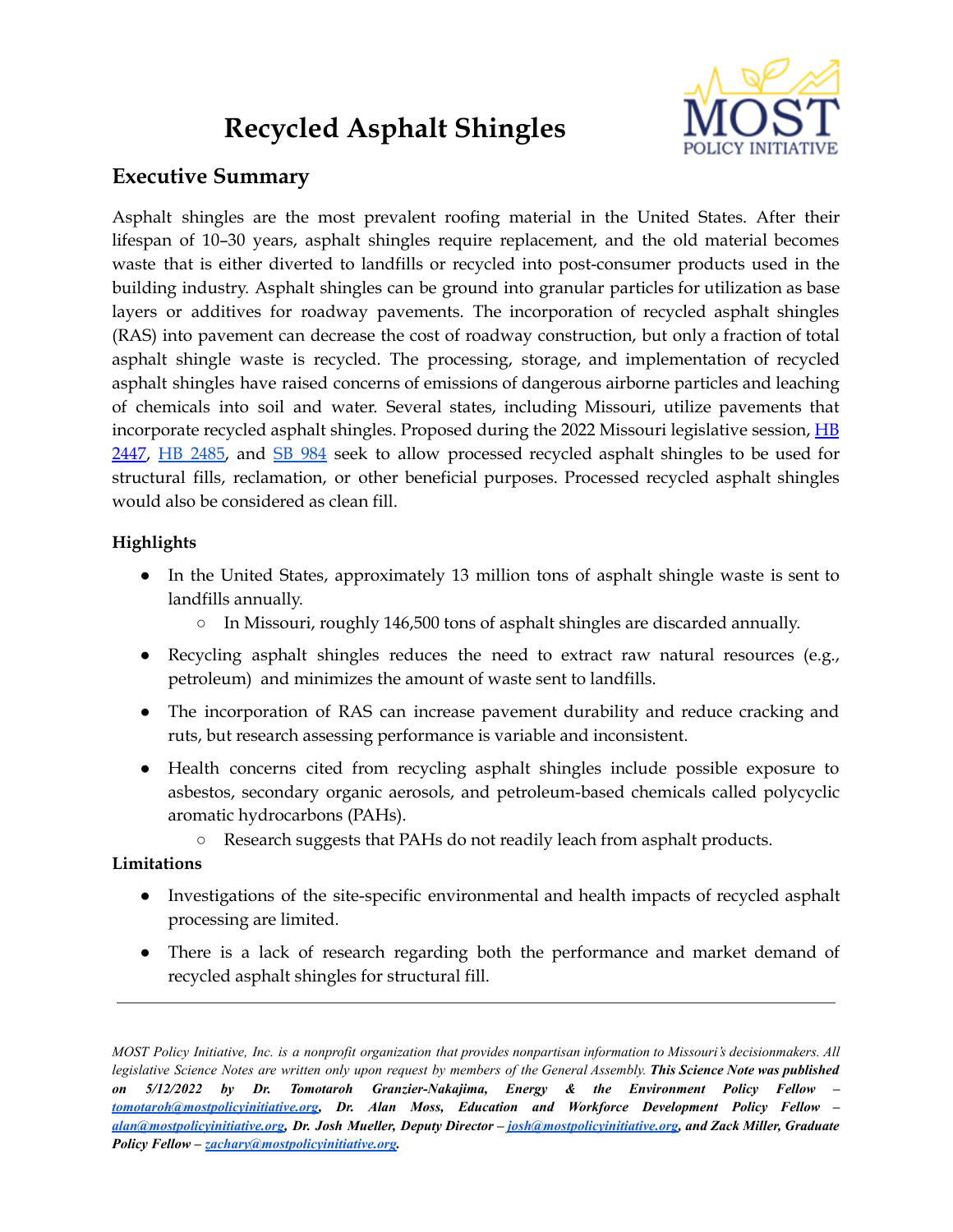# **Research Background**

# **Asphalt Shingles Life Cycle**

In the United States, approximately 80% of all households use asphalt shingles as a roofing material. <sup>1</sup> Asphalt shingles are composed of a felt paper coated with hot asphalt and covered with ceramic-coated mineral granules. The composition is 1–25% base material (i.e., felt, or other paper base), 20–40% asphalt, and 40–70% granular particles. <sup>2</sup> Asphalt shingles have a typical lifespan of 10–30 years before requiring replacement.

Approximately 13.2 million tons of asphalt shingles are sent to landfills each year in the U.S. and 146,500 tons are discarded annually in Missouri.<sup>3,4</sup> Overall, 10-20% of the total asphalt shingle waste is recycled, and the rest goes to landfills.<sup>5</sup>

#### Asphalt Shingle Recycling

Since asphalt shingles are similar in composition to asphalt used for pavement, they can be substituted for some of the material input.<sup>6</sup> However, to be used as a raw material, asphalt shingles must first be processed.<sup>1</sup> Shingles from post-consumer tear-offs (i.e., roof replacements) have nails, tarpaper, sheet metal, and other materials in them that are removed with blowers and magnets. The asphalt shingles are then reduced in size by grinding and screening. <sup>1</sup> The final size of the recycled asphalt shingle (RAS) depends on the application: coarser mixtures are used for structural fills and finer mixtures are used in hot mix asphalt for roadways. 1

Like asphalt for pavement, RAS are petroleum-based, they are not considered suitable for clean fills. Clean fill materials in Missouri are approved by the Department of Natural Resources for fill, reclamation, or other beneficial uses.<sup>3</sup>

# **Applications of Recycled Asphalt Shingles**

Recycled asphalt shingles can be used as an additive for pavement mixtures or as structural fill (e.g., base layers for pavement).<sup>7</sup> The addition of RAS to asphalt pavement can improve performance, but results vary depending on the percentage of RAS, the binder used, traffic density, and environmental conditions.<sup>8</sup> In one test, both summertime rutting and wintertime cracking were reduced in pavements with RAS, whereas another study found that pavements with RAS were brittle and highly cracked.<sup>9,10</sup> Optimizing and balancing pavement composition with RAS and other recycled materials remains a challenge, and is a current research priority in the field. 8,11

There is limited research on RAS as a structural fill. In one of the only studies explicitly studying the matter, it was found that RAS were viable as structural fills, but that they needed to be mixed with other materials to become solid enough to be used as base layers for roadways. 5

#### **Health Concerns**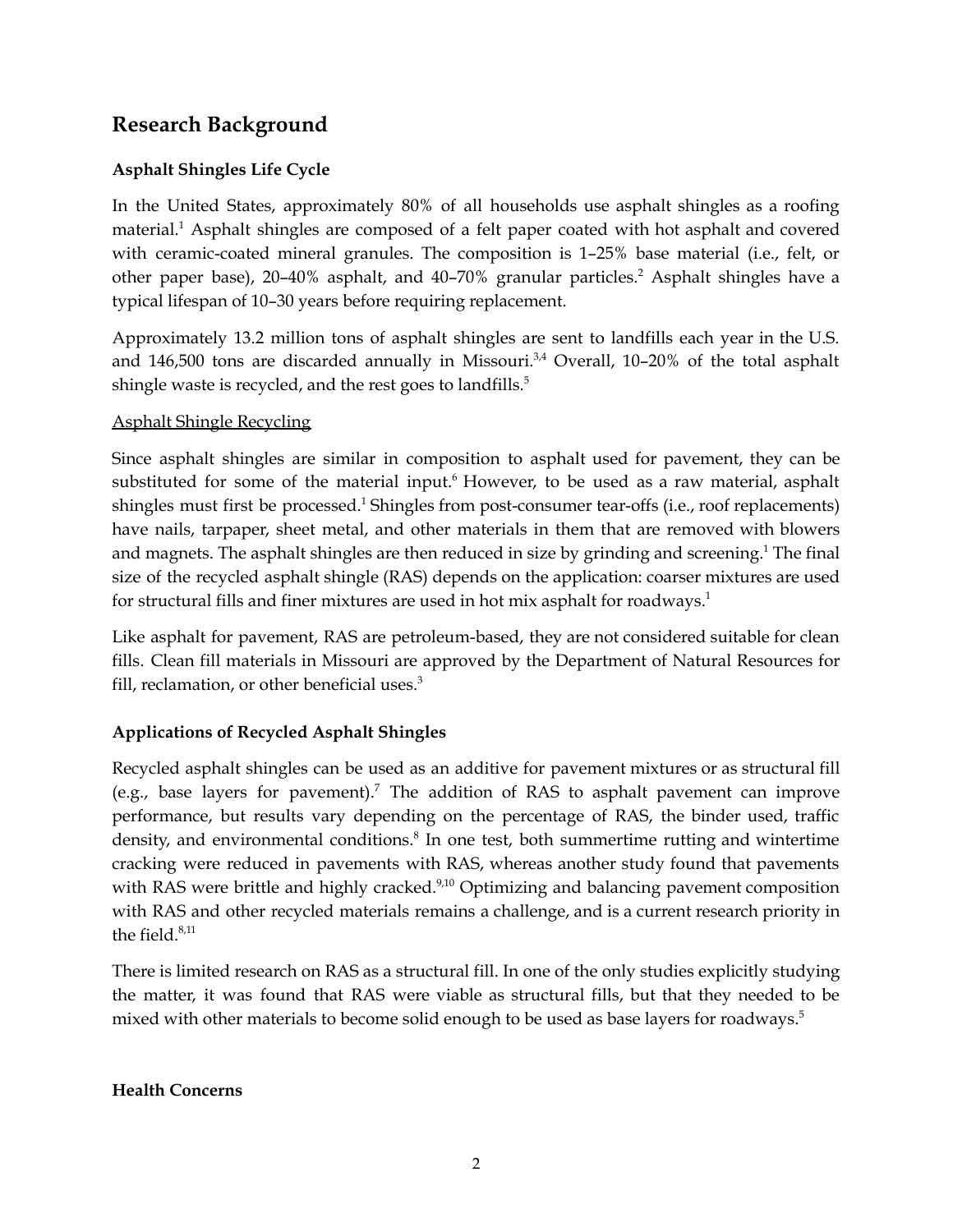One of the major impediments to wide scale use of RAS is the concern of negative impacts on human health and the local environment. Potential areas of concern include the presence of asbestos, polycyclic aromatic hydrocarbons (PAH), and the production of secondary organic aerosols (SOA).

### Asbestos

Asbestos is a natural fibrous mineral that has been banned as a building material since the early 1980s, but it was historically used in shingle manufacturing.<sup>1</sup> Although shingles are typically replaced every 30 years, in some cases shingles are installed on top of old shingles, meaning that asbestos is still present in the built environment. However, asbestos is rarely found in asphalt shingles waste. Out of 27,000 samples taken across several states, 1.5% contained detectable levels of asbestos, the majority of which were contained in other roofing materials such as mastic, and not in the shingles themselves.<sup>1</sup> The presence of asbestos will likely continue to decrease over time as older roofs are replaced.<sup>1</sup>

Asbestos is known to cause cancer, asbestosis, and mesothelioma. <sup>1</sup> Studies of workers suggest that the principal route of exposure to asbestos is through inhalation of asbestos fiber-containing dust and the most likely route of asbestos exposure during asphalt shingle recycling. This makes the grinding process of asphalt recycling potentially dangerous. Asbestos-related diseases may take years to develop after exposure with symptoms appearing 10-40 years later.<sup>1</sup>

#### Polycyclic Aromatic Hydrocarbons

Polycyclic aromatic hydrocarbons are a family of over 100 compounds that are naturally found in petroleum-based products including shingles. <sup>12</sup> Several of these compounds pose severe health risks for humans, and have been associated with conditions such as cancers, kidney problems, cataracts, and jaundice.<sup>12</sup> A review of several laboratory studies indicated that PAH do not readily leach from asphalt products and that runoff from asphalt pavement in a stream resulted in PAH below the detectable limit.<sup>1</sup> PAH compounds can be emitted when asphalt mixtures are heated, such as during the production of hot mix asphalt. Further, PAH emissions can be mitigated by up to 90% with the addition of PAH filters at processing facilities. <sup>1</sup> The impact of recycled asphalt shingles on these emissions are not well understood.

#### Secondary Organic Aerosols (SOA)

Asphalt in general releases SOAs, especially when exposed to heat and solar radiation. Asphalt from roads, roofing, and other sources produce more SOAs pollution than cars, especially on hot, sunny days.<sup>13</sup> Secondary organic aerosols have been shown to be associated with county-level cardiorespiratory death rates in the U.S., particularly in southeastern states.<sup>14</sup>

#### **Environmental Impact**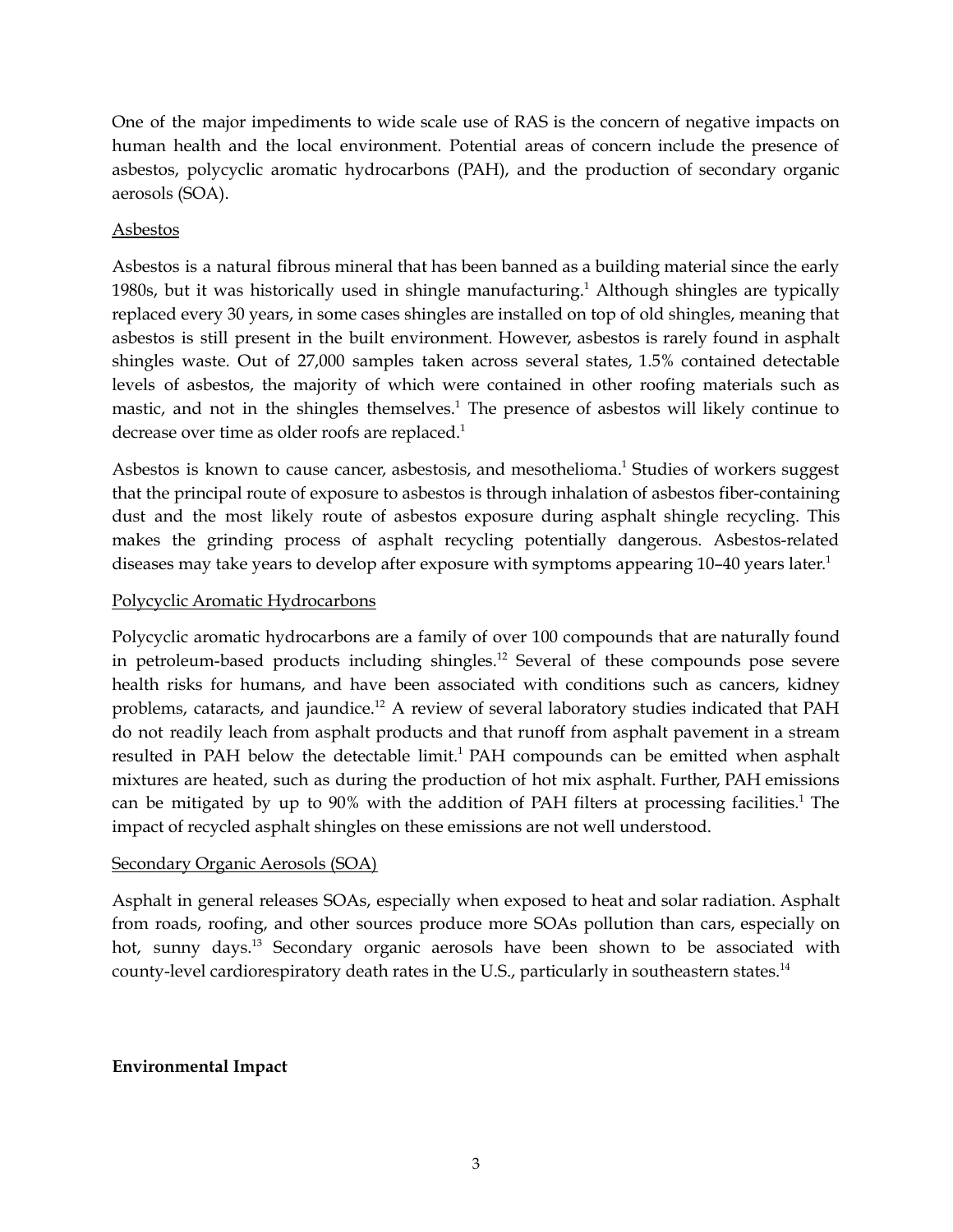Recycling asphalt shingles reduces the amount of waste that is diverted to landfills and decreases the need for extracting and processing raw materials.<sup>15</sup> Nationally, construction and demolition wastes account for nearly twice as much as municipal solid wastes, and nearly 10% of that is made up of asphalt shingle waste.<sup>15</sup>

Further, in a 2015 study, it was found that energy usage, global warming potential, and building costs went down with increasing amounts of recycled materials in pavement. <sup>8</sup> One study found that the use of RAS in pavement could amount to a 16% decrease in greenhouse gas emissions in roadway construction projects. <sup>16</sup> Shingle recycling may also reduce the emission of potentially hazardous components associated with the mining, production, and transport of raw materials used in the manufacture of binder and aggregates.<sup>16</sup>

A few studies have investigated the impacts of RAS processing and storage on soil and water contamination. Polycyclic aromatic hydrocarbons are not water soluble, but they can be readily absorbed into plants and animals, and persist in the environment.<sup>12,17</sup> Furthermore, PAHs bind strongly to clayey soils and can be difficult to remove once they have entered the environment.<sup>12</sup> Data relating to water contamination from asphalt shingles are limited, but the available research suggests that PAH leaching from RAS is generally negligible and below the allowable limit for waterways.<sup>1</sup>

# **Economic Benefits**

The use of RAS in pavement mixtures can reduce construction costs. The Missouri Department of Transportation (MODOT) estimated that the use of RAS saves \$3-\$5 per ton of asphalt.<sup>18</sup> Given that a typical asphalt resurfacing project requires 30,000 tons of asphalt, utilizing RAS confers potential economic savings of \$90,000–\$150,000 per project. <sup>18</sup> From 2011–2015, MODOT saved \$43.5 million by using RAS in pavement.<sup>18</sup>

# **Recycled Asphalt Shingles by State**

As of 2016, 31 states permitted RAS to be used in pavement for roadway construction. <sup>4</sup> The Missouri Department of Transportation was one of the first state agencies to allow RAS, and now they are used widely throughout the Midwestern U.S. (**Figure 1**). Missouri allows up to 7% of pavement mixtures to be composed of RAS whereas most other states (e.g., Georgia, Maryland, Minnesota, Ohio) allow a maximum of 5%. Some states have provided discounted disposal fees at recycling centers or other incentives for recycling post-consumer asphalt shingles.<sup>4,19</sup> Proposed in the 2022 Missouri legislative session, **HB [2447](https://house.mo.gov/Bill.aspx?bill=HB2447&year=2022&code=R)**, HB [2485,](https://house.mo.gov/Bill.aspx?year=2022&code=R%20&bill=HB%202485) and SB [984](https://www.senate.mo.gov/22info/BTS_Web/Bill.aspx?SessionType=R&BillID=71868930) seek to allow processed RAS to be used for structural fills, reclamation, or other beneficial purposes, and also to designate it as clean fill. There is documentation of using RAS for structural fill in Wisconsin. <sup>5</sup> Otherwise, there is a lack of information regarding the use of RAS for structural fills in other states.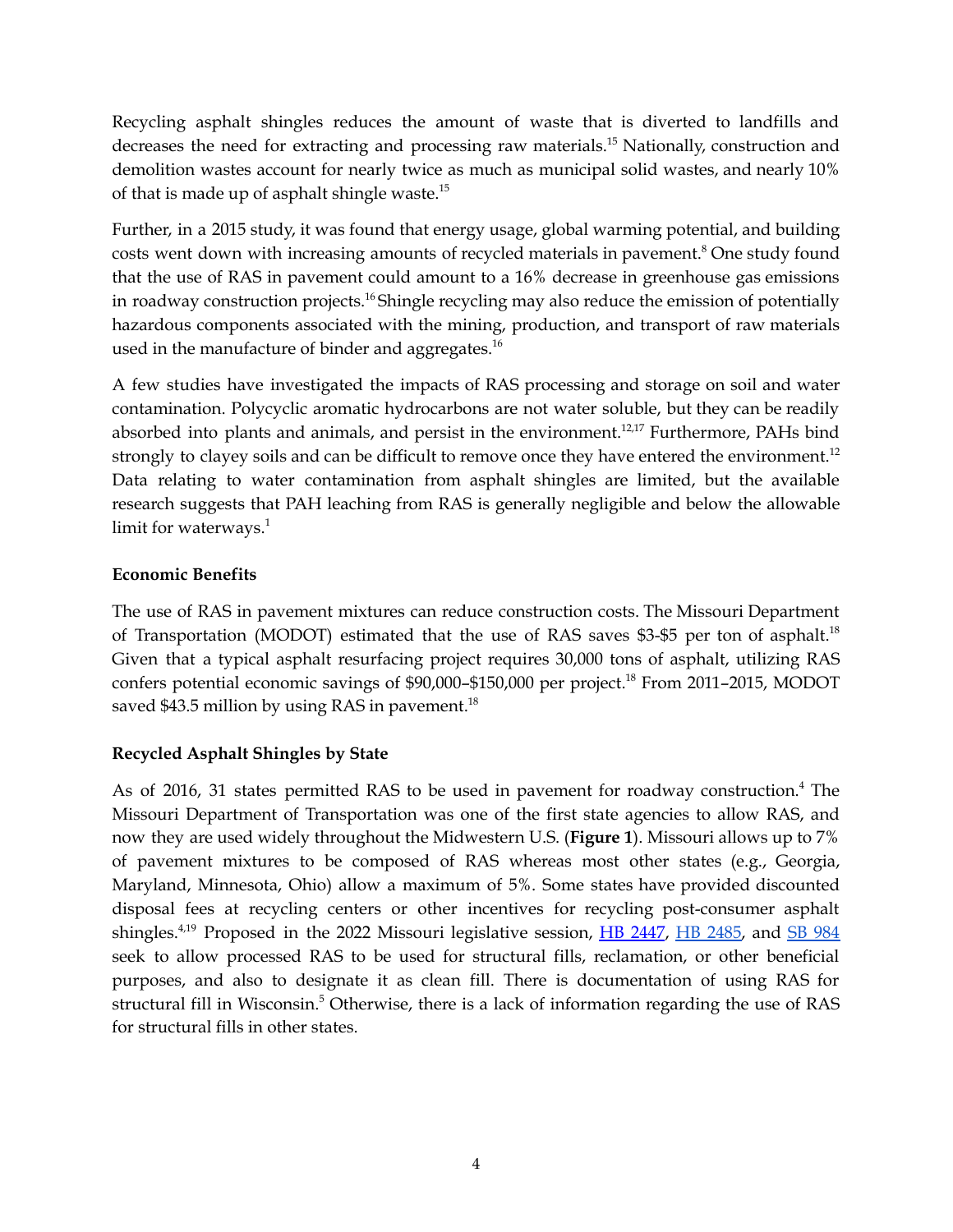

**Figure 1.** Map of the U.S. showing states reporting RAS usage in 2020. Created using data from 2020 National Asphalt Pavement Association Report. 20

Shingle storage and processing facility siting can result in significant pushback from the local community. In Floral Farms, Texas, an illegally sited shingle storage facility ("Shingle Mountain") became the focal point of national conversations related to environmental racism and racial zoning, ultimately resulting in lawsuits against the city and the owners of the facility.<sup>21,22,23</sup> Therefore, taking proper consideration of potential economic and environmental benefits of RAS with local community concerns related to health, society, and environment, may help to avoid certain problems related shingle storage and processing facility siting.

#### **References**

- 1. Townsend, T., Powell, J., & Xu, C. (2007). Environmental issues associated with asphalt shingle recycling. Construction Materials Recycling Association, US EPA Innovations Workgroup.
- 2. Arnold, J. (2014). Quantitative evaluation of low-temperature performance of sustainable asphalt mixtures and binders containing recycled asphalt shingles (RAS) and rejuvenators.
- 3. Missouri Department of Natural Resources (2021). Management of construction and demolition waste – PUB2045. MO DNR Waste Management Program. Retrieved from [https://dnr.mo.gov/document-search/managing-construction-demolition-waste-pub2045/pub2](https://dnr.mo.gov/document-search/managing-construction-demolition-waste-pub2045/pub2045) [045](https://dnr.mo.gov/document-search/managing-construction-demolition-waste-pub2045/pub2045) on May 5, 2022.
- 4. Aschenbrener, T. (2018). FHWA Division Office Survey on State Highway Agency Usage of Reclaimed Asphalt Shingles: Quantities, Trends, Requirements, and Direction-Results from May 2017 (No. FHWA-HIF-18-009). United States. Federal Highway Administration. Office of Asset Management, Pavements, and Construction.
- 5. Soleimanbeigi, A., Edil, T., & Benson, C. (2012). Geotechnical evaluation of recycled asphalt shingles as structural fill. *Dissertation Abstracts International, 74*(06).
- 6. Wang, H., Rath, P., & Buttlar, W. G. (2020). Recycled asphalt shingle modified asphalt mixture design and performance evaluation. Journal of Traffic and Transportation Engineering (English Edition), 7(2), 205-214.
- 7. Sengoz, B., & Topal, A. (2005). Use of asphalt roofing shingle waste in HMA. Construction and Building Materials, 19(5), 337-346.